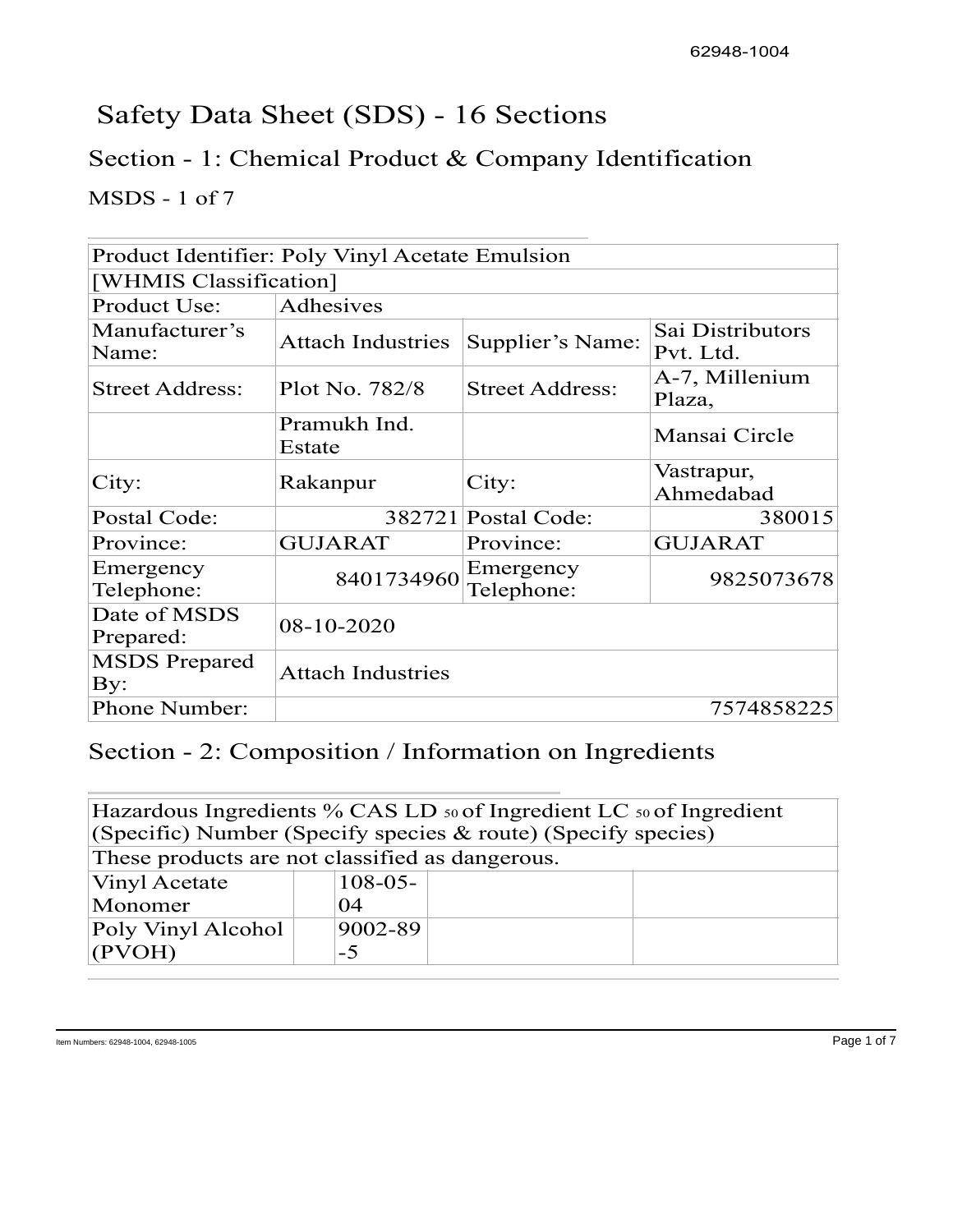# Safety Data Sheet (SDS) - 16 Sections

### Section - 3: Hazards Identification

MSDS - 2 of 7

| Route of Entry                                                        |
|-----------------------------------------------------------------------|
| Skin Contact Skin Absorption Eye Contact Inhalation Ingestion         |
| [Emergency Overview]                                                  |
| [WHMIS Symbols]                                                       |
| Potential Health Effects: Not Classified for Physical Hazards, Not    |
| Classified for Health Hazards                                         |
| Not Classified for Hazards to the Environment                         |
| Specific Hazards: Exposure to Eye may experience eye tearing, redness |
| and discomfort                                                        |
| Exposure to Skin may sometimes experience rashes                      |

#### Section - 4: First Aid Measures

| <b>Skin Contact</b> | Rinse Skin with Water. Get medical attention if irritations<br>develop and persist.            |
|---------------------|------------------------------------------------------------------------------------------------|
| Eye Contact         | Do not rub eye. Rinse with water. Get medical attention if<br>irritations develop and persist. |
| Inhalation          | If Inhalation causes discomfort, lead the affected person<br>into the fresh air.               |
| Ingestion           | Rinse mouth. If Ingestion of a large amount does occur,<br>call a physician immediately.       |

## Safety Data Sheet (MSDS) - 16 Sections

Section - 5: Fire Fighting Measures

MSDS - 3 of 7

| Flammable Yes | If Yes, under which condition?               |
|---------------|----------------------------------------------|
| Yes No        | In very High Temperature as in case of Fire. |

Item Numbers: 62948-1004, 62948-1005 Page 2 of 7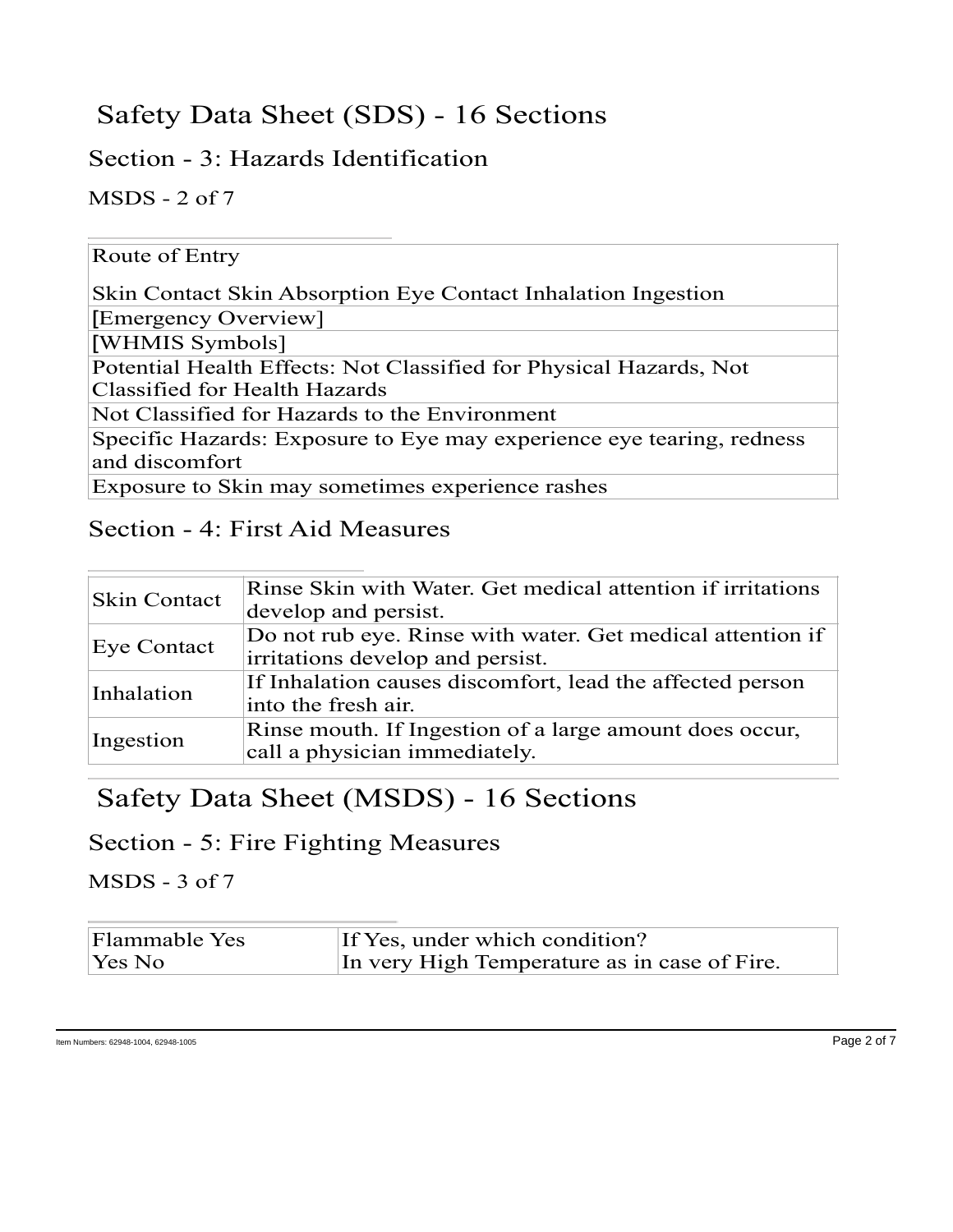Means of Extinction: Recommendation - Alcohol Resistant Foam Carbonic Acid, Powder, Fog. Use Fire Extinguishing Media appropriate for surrounding s. Do not use solid water stream as it may scatter and spread the fire.

| Flash Point $(^{\circ}C)$ and<br>Method: Not Applicable Limit: (% by Volume) | <b>Upper Flammable</b>                                              | Lower Flammable<br>Limit: (% by Volume)<br>Not Available                         |
|------------------------------------------------------------------------------|---------------------------------------------------------------------|----------------------------------------------------------------------------------|
| AutoIgnition<br>Temperature $(^{\circ}C)$ : Not<br>Applicable                | <b>Explosion Data -</b><br>Sensitivity to Impact:<br>Not Applicable | <b>Explosion Data -</b><br>Sensitivity to Static<br>Discharge:<br>Not Applicable |

Hazardous Combustion Products:

[NFPA] If the products get exposed to very High Temperature, as in the case of Fire, should be cooled with water. Do not allow water from the Fire Extinction. Run into Sewer System and water stream. During the fire, Gases hazardous to the health may be formed. Fire fighters should use proper protection gear. Wear self contained breathing apparatus and protective clothing to prevent contact.

Section - 6: Accidental Release Measures

Leak and Spill Procedure:

Personal Precautions, Protective Equipments, and Emergency Procedures: No specific demands Environmental Precautions: No Specific Demands Method and s for containment and cleaning up: Use sand, saw dust to contain and collect non combustible absorbent s and place in container for disposal. If possible clean with cleaning supplies. Solvents should be avoided.

Safety Data Sheet (SDS) - 16 Sections

Section - 7: Handling and Storage

MSDS - 4 of 7

Handling Procedures and Equipments:

Item Numbers: 62948-1004, 62948-1005 Page 3 of 7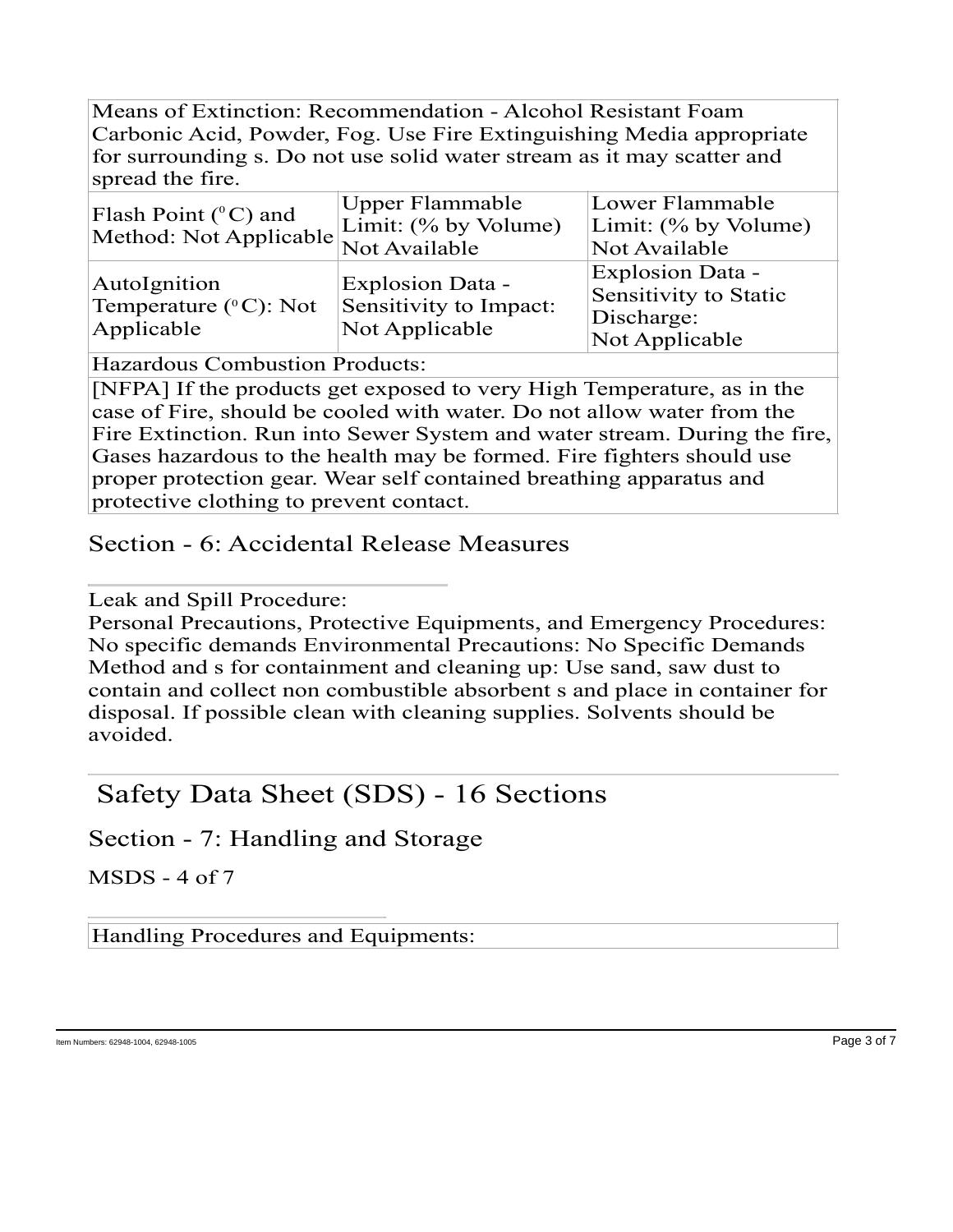Precautions for safe handling: Avoid inhalation and contact with eyes. Wash hands after handling. Observe good industrial hygiene practice. Use work methods which minimize handling problems. Use only in well ventilated areas Take precautionary measures against the risk of fire. Storage Requirements:

Keep in original container. Store in a cool, dry, well ventilated place. Store away from incompatible s. Store away from direct sunlight.

#### Section - 8: Exposure Control / Personal Protection

Exposure Limits:

ACGIH TLV OSHA PEL Others (Specify)

Specific Engineering Controls (such as ventilation, enclosed process): OEL - No data available

DNEL/PNEC - No data available

Exposure Control: In case the product is used in a standard fashion, no control is necessary.

General Recommendations: Smoking, consumption of food and liquid as well as storage of tobacco, foods and liquids is not allowed in the room.

Personal protective equipments

Gloves Respirator Eye Footwear Clothing Other

If checked, please specify type:

Washed hands before breaks and at the end of work.

No specific demands related to respiratory equipment, skin protection, hand protection and eye protection.

## Safety Data Sheet (SDS) - 16 Sections

Section - 9: Physical and Chemical Properties:

MSDS - 5 of 7

| Physical State: Liquid | Odour and appearance:<br>White in colour & Odour<br>$\overline{\phantom{a}}$ - N/A | Odour threshold<br>$(ppm)$ —  |
|------------------------|------------------------------------------------------------------------------------|-------------------------------|
| 1.08                   | Specific Gravity: 1.04 -   Vapour Density (air = 1)                                | Vapour Pressure<br>$(mmHg)$ — |

Item Numbers: 62948-1004, 62948-1005 Page 4 of 7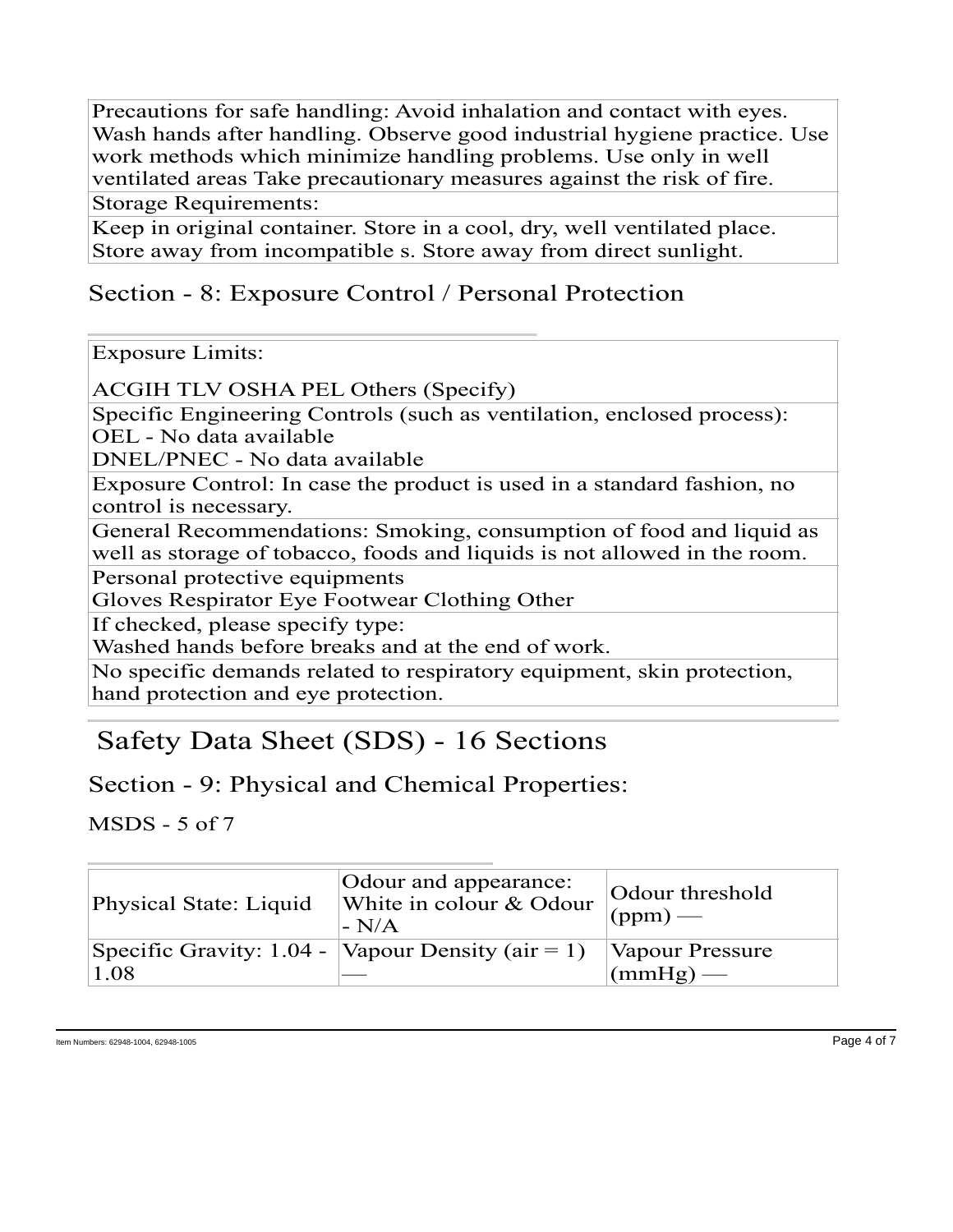| $\text{Evaporation rate:}$ — | Boiling Point $(^{\circ}C)$ : 100 | Boiling Point $(^{\circ}C)$ : — |
|------------------------------|-----------------------------------|---------------------------------|
| $pH$ Value: 4-6              | Coefficient of Water/Oil          | Solubility in Water             |
|                              | $\det$ distribution —             | Water                           |

#### Section - 10: Stability and Reactivity:

| <b>Chemical Stability</b><br>YES YES NO                                                                                                                                | If no, under which conditions? |  |
|------------------------------------------------------------------------------------------------------------------------------------------------------------------------|--------------------------------|--|
| If Yes, which ones?<br>Incompatibility with other<br>Strong Acids, Strong Bases, Strong Oxidations<br>substances YES YES NO<br>Remedies and Strong Reduction Remedies. |                                |  |
| Condition to Avoid: Over pressure develops, when exposed to heating<br>(e.g. Sunlight)                                                                                 |                                |  |
| Reactivity and under what conditions?: Non Specific.                                                                                                                   |                                |  |
| Hazardous decomposition Products: The Product is not degraded when<br>used as specified in Section 1                                                                   |                                |  |

# Safety Data Sheet (SDS) - 16 Sections

### Section - 11: Toxicological Information:

MSDS - 6 of 7

| Effects of Acute Exposure: No data available                                     |                                                 |  |
|----------------------------------------------------------------------------------|-------------------------------------------------|--|
| Effects of Chronic Exposure: No data available                                   |                                                 |  |
| <b>Irritancy of Products:</b>                                                    |                                                 |  |
| Skin Sensitization: No data available                                            | Respiratory Sensitization: No data<br>available |  |
| Carcinogenicity-IARC: No data<br>available                                       | Carcinogenicity-ACGIH: No data<br>available     |  |
| Reproductive toxicity: No data<br>Teratogenicity: No data available<br>available |                                                 |  |
| Embrotoxicity: No data available<br>Mutagenicity: No data available              |                                                 |  |
| Name of Synergistic Products / Effects: Non Specific                             |                                                 |  |

#### Section - 12: Ecological Information: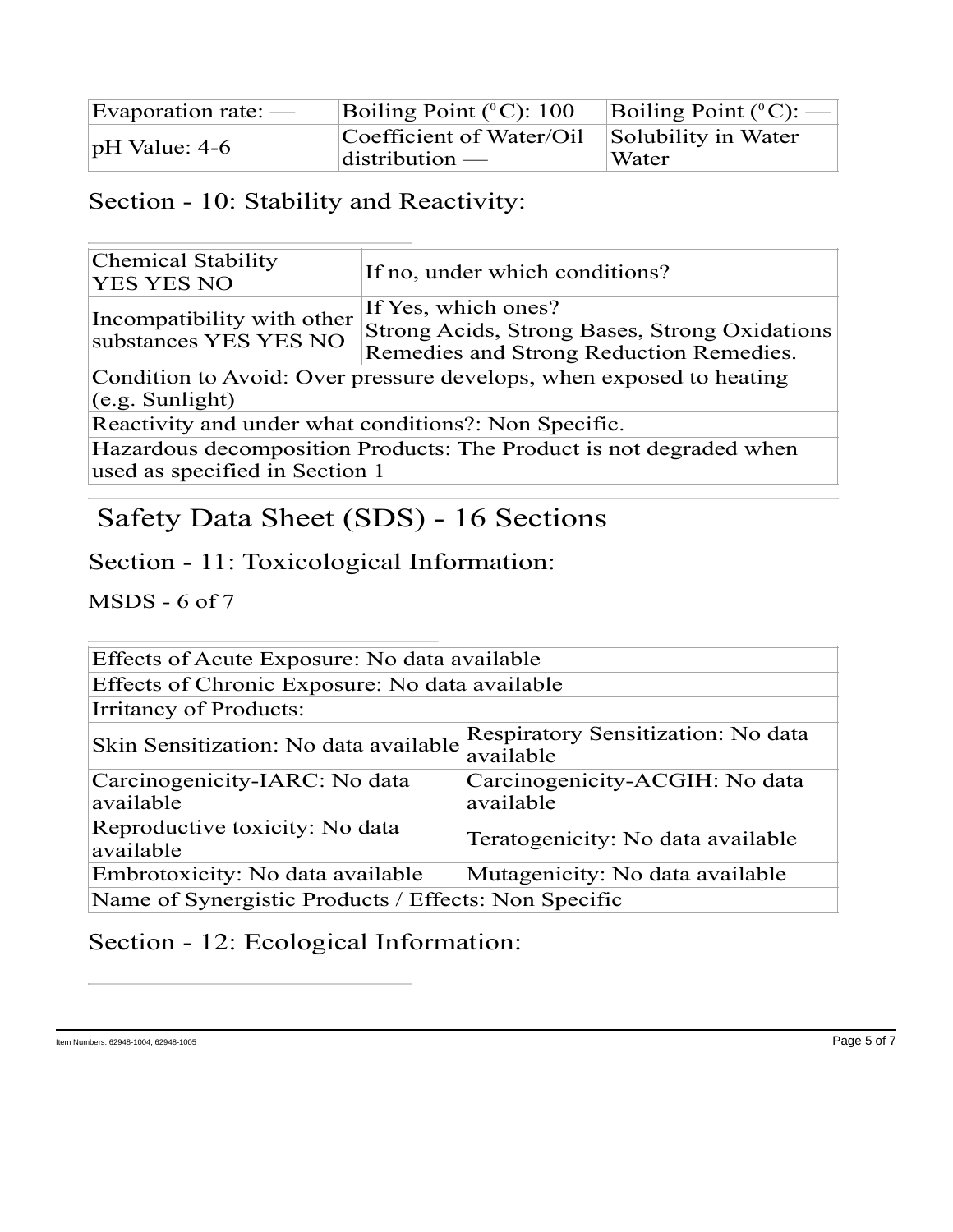[Aquatic Toxicity]: No data available The Product is not classified as environmentally hazardous.

### Section - 13: Disposal Considerations:

Waste disposal: The waste should be disposed of in accordance with local regulations

Contaminated Packing: Contaminated Packaging should be disposed of the same way as the product itself.

Waste EWC Code: 08 02 01

### Safety Data Sheet (SDS) - 16 Sections

Section - 14: Transport Inforamtion:

MSDS - 7 of 7

| Special Shipping Information:                                               |                                                   |  |  |
|-----------------------------------------------------------------------------|---------------------------------------------------|--|--|
| The Product is not covered by the international regulation on the transport |                                                   |  |  |
|                                                                             | of dangerous goods Non dangerous goodsreferringto |  |  |
| ADR, RID, ADN, IATA and IMDG                                                |                                                   |  |  |
| PIN                                                                         |                                                   |  |  |
| <b>TDG</b>                                                                  | [DOT]                                             |  |  |
| [IMO]                                                                       | [ICAO]                                            |  |  |

#### Section - 15: Regulatory Information:

| [WHMIS Classification] -                                                   | $[OSHA]$ - |  |
|----------------------------------------------------------------------------|------------|--|
| $[SERA]$ -                                                                 | $[TSCA]$ - |  |
| This Product has been classified in accordance with the hazard criteria of |            |  |
| the Controlled Products Regulations (CPR) and the MSDS contains all of     |            |  |
| the information required by the CPR.                                       |            |  |

#### Section - 16: Other Information: